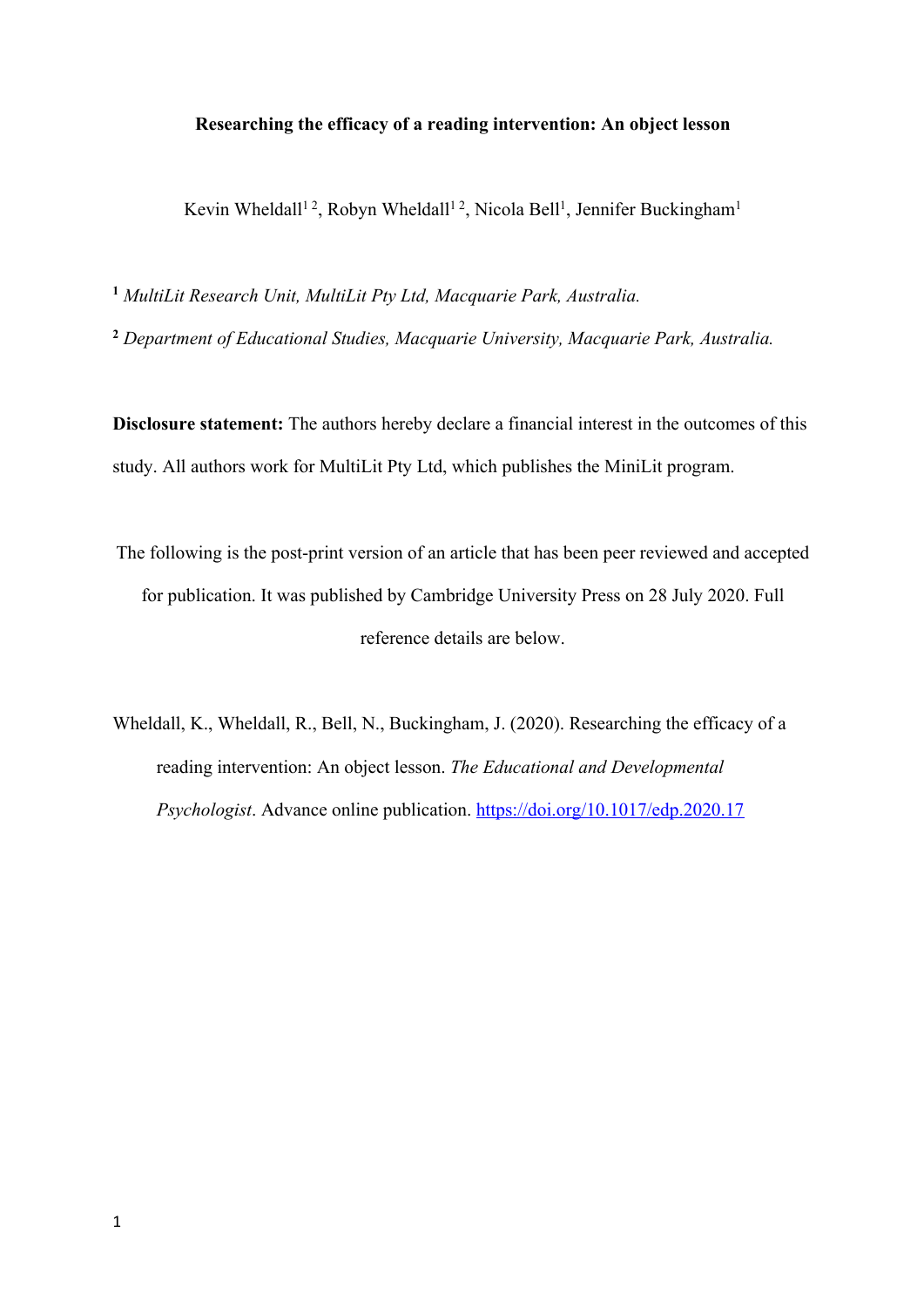### **Abstract**

Conducting classroom-based educational research trials is important for establishing the efficacy and effectiveness of specific instructional interventions. Such endeavours however, are challenging to implement. This was made evident during a recent independent evaluation of the efficacy of the MiniLit program, wherein various difficulties emerged relating to the dosage and fidelity of instruction, and the measures and analyses employed by the research team. As such, this served as an object lesson in what can, and frequently does, go wrong in even the best planned intervention research enterprises conducted in schools. The present paper is intended to capture the authors' experiences in implementing research trials in school contexts, with specific examples drawn from the independent evaluation of MiniLit. In particular, this study has reinforced the need to select assessment measures carefully, according to how well they represent targeted skills in the specific population of interest. In addition, it has highlighted the importance of planning program efficacy trials such that participants can receive enough exposure of the intervention to progress to a realistic extent.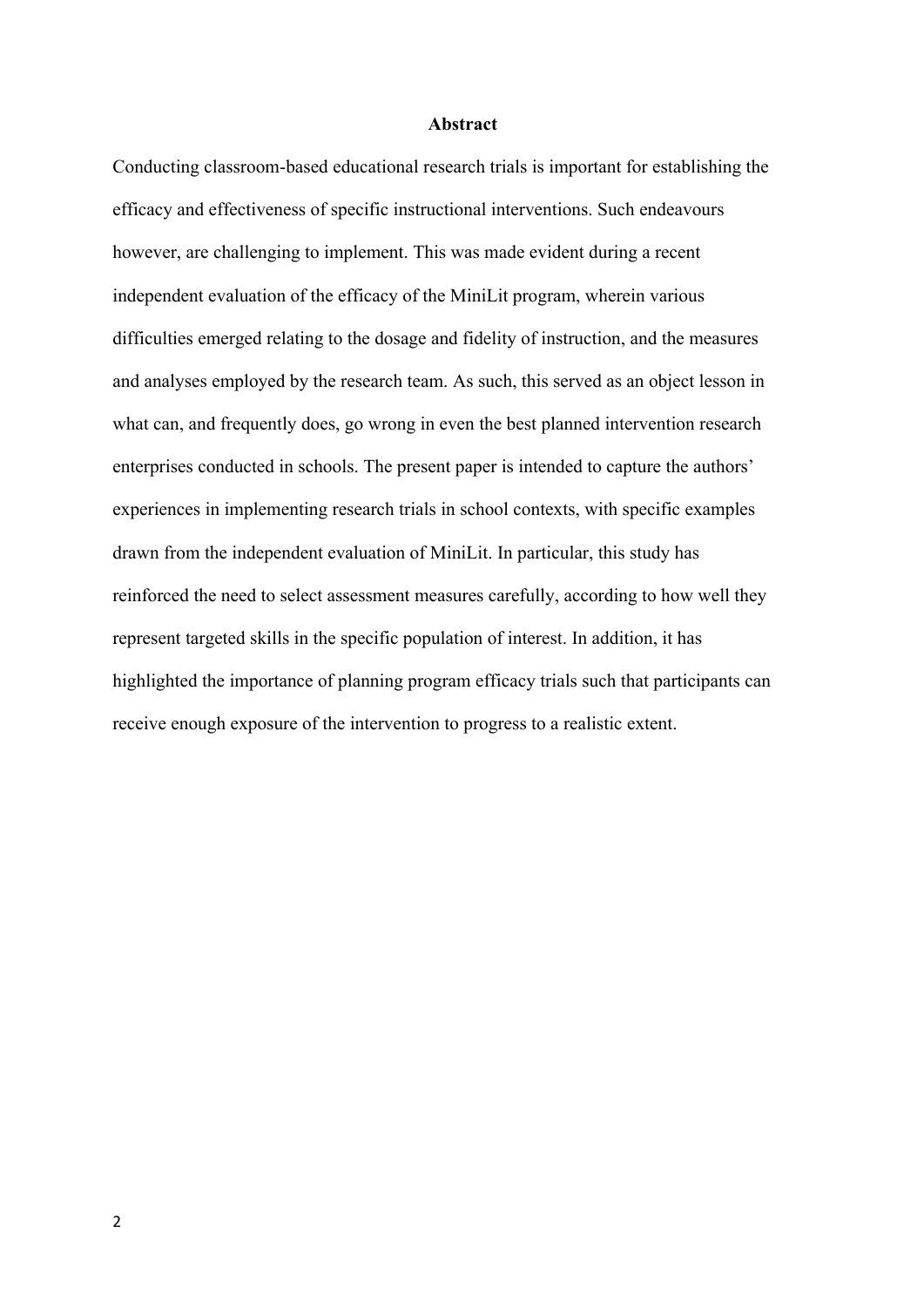#### **Researching the efficacy of a reading intervention: An object lesson**

Conducting research in an educational context is very challenging. As such, there are many pitfalls that a researcher in this setting may experience when conducting intervention trials. In this paper, we will discuss, in turn, the importance of using an accurate and reliable *measure*, implementing adequate instructional *dosage* and *fidelity*, and selecting the appropriate *analysis* for examining trial results. To illustrate these points, as an object lesson, we will draw on examples from a research trial with which we have recently had some experience (i.e., Quach et al., 2019). Importantly, our main intention in writing this paper is not to refute the findings that emerged from the trial. Rather, it is to communicate what we learned about conducting research in schools, with reference to the trial's planning, implementation and reporting.

#### **An empirical evaluation of MiniLit**

Between 2016 and 2019, a randomised control trial (RCT) of the MiniLit reading intervention program (MultiLit, 2011) was conducted by an independent research team in conjunction with Evidence for Learning (Quach et al., 2019). Alongside these parties, the stakeholder committee for the project also comprised representatives from the New South Wales Education Department and the MiniLit program publishers (MultiLit Pty Ltd, specifically current authors K. Wheldall and R. Wheldall). These stakeholders were consulted at various points before, during and after the trial's implementation, although only the independent research team themselves had direct control over how the study was conducted and reported on.

The overarching aim of the trial was, 'to determine whether the MiniLit intervention, offered to Year 1 students identified as being in the bottom 25 per cent of readers, improved their reading more than Usual Learning Support [or the control group], 12 months after randomisation' (Quach et al., 2019, p. 5). In 2019, the results were included in an evaluation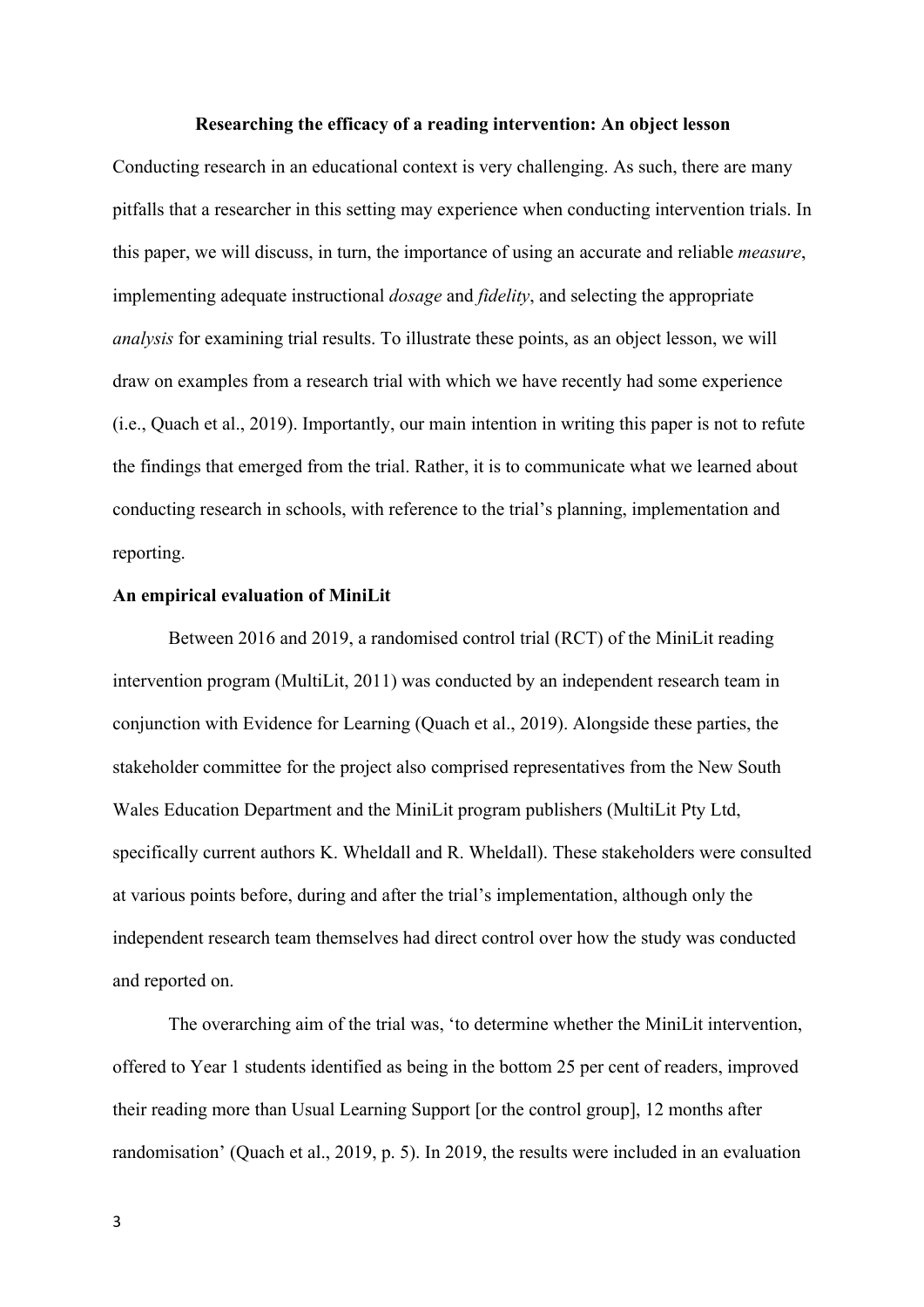report published by Evidence for Learning (Quach et al.). Students were selected as suitable participants for the research trial based on their performance in the bottom quartile on the Wheldall Assessment of Reading Lists (WARL) (Wheldall et al., 2015) – a measure of word reading fluency. All children involved in the trial  $(n = 217)$  were subsequently tested on various reading measures before the intervention began, and again 6 months and 12 months after intervention began. Approximately half of the students were allocated to the 'MiniLit' group and half were allocated to the 'control' group.

The MiniLit program is designed for young struggling readers, and comprises lessons that target phonemic awareness, phonics (specifically, synthetic systematic phonics), fluency, vocabulary and text comprehension and was designed based on empirical research into what works to improve reading in young children (Reynolds et al.2010; 2011). Instructional components are delivered explicitly and systematically, ideally in small groups of 3 or 4 students, for one hour per day every day. More information about MiniLit is included as Appendix A.

In brief, several analyses were presented in the final report of the evaluation. In two of the four analyses, only the group who attended an acceptable number of MiniLit lessons (i.e., >80%) were included, while the other analyses included students who attended anywhere between 0 and 100% of lessons (Quach et al., 2019).

Although three assessments were used to measure the outcomes of the trial, one of these assessments, the York Assessment of Reading for Comprehension Passage Reading (YARC-PR; Snowling et al., 2012b), proved to be inappropriate for the cohort of young struggling readers in the study and yielded unreliable results. This was acknowledged by the independent evaluation team and Evidence for Learning (Quach et al., 2019, p. 39) and will be discussed later. Hence, this brief summary will focus on the results from the two other assessments, the Castles and Coltheart 2 (CC2; Castles et al.,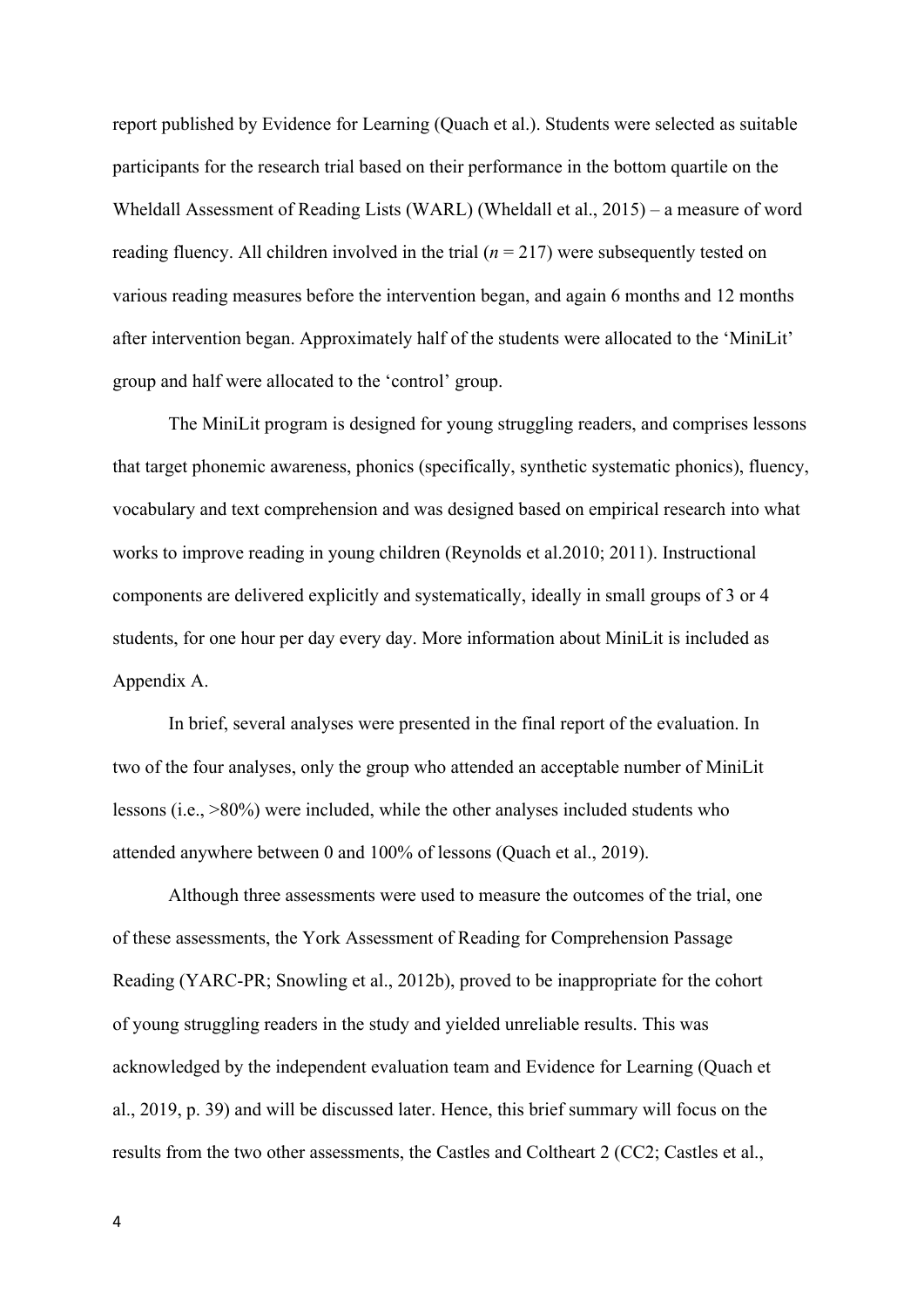2009) and York Assessment of Reading for Comprehension Early Reading (YARC-ER; Snowling et al., 2012a).

After six months (or two school terms) of MiniLit intervention, students performed significantly better than students receiving usual literacy support on measures of nonword reading, regular word reading, letter-sound knowledge and phoneme awareness. The improvements were associated with medium and large effect sizes. The same pattern of results was sustained until the 12-month testing time point, which was six months *after* MiniLit intervention had ceased.

One conclusion to draw from these results is that children receiving MiniLit instruction consistently showed better letter-sound knowledge than children receiving their usual literacy instruction. These results, in addition to the consistent group differences in nonword reading accuracy, indicate that MiniLit students are better equipped to decode unfamiliar words.

The results from the RCT described above, and the methodological procedures undertaken to obtain these results, led us to several conclusions about what matters when conducting reading intervention research. The study will be used to illustrate what can go wrong in even the best-planned intervention enterprises by expert researchers conducted in schools. It is not within the scope of this paper to instruct on how exactly to conduct a research trial but, instead, to serve as a resource to inform readers on what missteps may occur and to suggest what might be done differently in future, according to reflections on our own experiences.

## **The measures**

Making valid inferences from behavioural test data requires that the measures employed accurately represent the skills being targeted and discussed. This is more difficult to achieve when skills have multiple components. Reading comprehension, for example,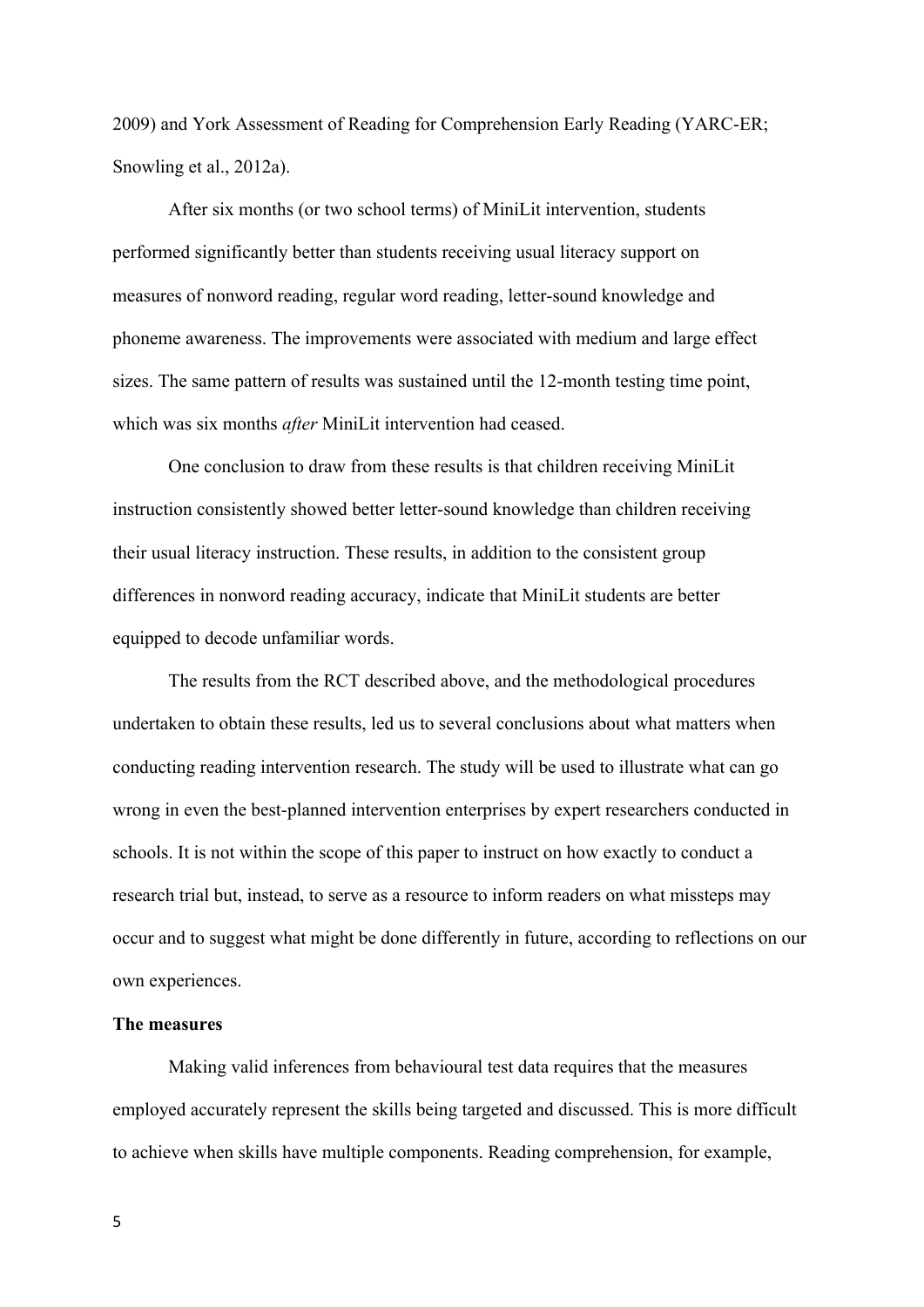draws on a range of underlying cognitive and linguistic processes, the relative importance of which depends on the reader's age and level of experience (Castles et al., 2018; Nation, 2019). For skilled readers, who can automatically recognise printed words 'by sight', reading comprehension depends predominantly on how well they can understand the text content, using their broader language comprehension skills (Catts, Hogan & Adlof, 2005; Catts et al., 2015; Language & Reading Research Consortium, 2015). In contrast, the main task for an unskilled or beginning reader confronted with a passage of text is to decode the series of mysterious squiggles on the page (Tunmer & Hoover, 2018). Even where a child's reading is accurate but slow, their understanding of the written text depends significantly on the attention and cognitive effort they must devote to word recognition (Lonigan et al., 2018). For this reason, it is difficult to assess reading comprehension in children under approximately 8 years old, particularly when word reading for those children is inaccurate and not yet automatic (Nation, 2019).

A problem that was not anticipated at the start of the MiniLit (MultiLit, 2011) evaluation was the inadequacy of the YARC-PR test (Snowling et al., 2012b) as the primary outcome measure. As described above, reading comprehension is a skill that is difficult to define and measure – particularly in young readers whose word reading is inaccurate and not yet automatic. Practically speaking, this issue should have become obvious when the YARC-PR was administered to young struggling readers during the MiniLit evaluation. Many of the sample scored zero or well below the norms for the test at pre- and post-test. Moreover, the reading accuracy, rate and comprehension results that *were* included in the evaluation report were arguably rendered invalid, given that the testers failed to abide by the YARC-PR administration requirements. The test requires a minimum of two passages to be completed by students to obtain a score (Snowling et al., 2012b, p. 26); however, in the vast majority (97.5%) of cases, it was only possible to obtain results from one passage. As stated by the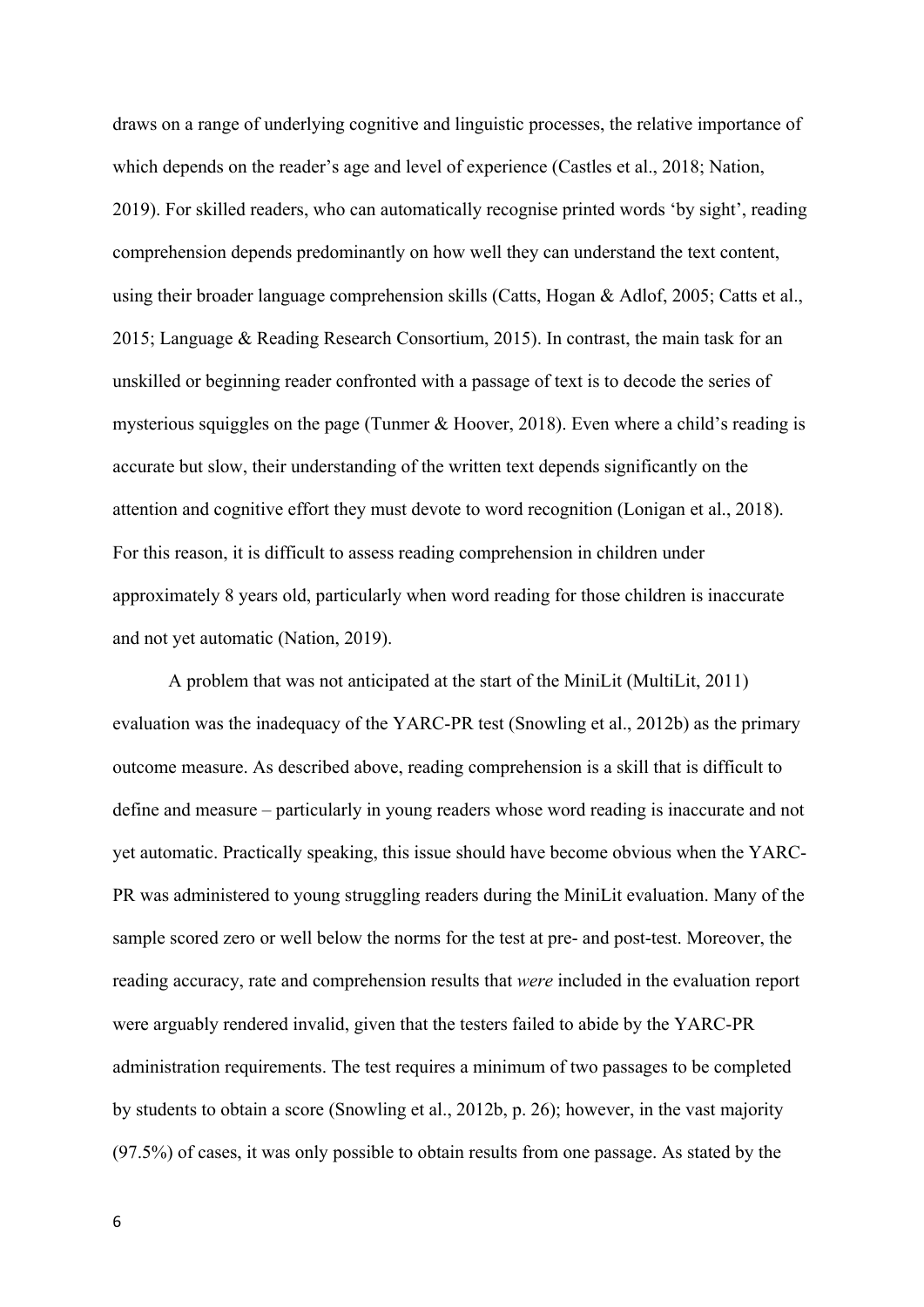research team themselves, 'In hindsight, it seems the YARC[-PR] measure was not an appropriate measure for the cohort of poor readers at baseline, due to the young age of the cohort and the level of difficulty of the task' (Quach et al., 2019, p. 39).

The challenges associated with measuring passage reading ability in unskilled readers are frankly acknowledged in the YARC-PR manual, where it is also recommended that the YARC-ER measure (Snowling et al., 2012a) is administered instead to 'children who exceed the maximum number of reading errors on the Beginner Level passage' (p. 26). As such, the lessons to be learned here are that, firstly, special care should be taken to select measures that are appropriate for the age and expected skill level of the target population. In this respect, the study stakeholders *as well as* the research team bear responsibility, as the measures were selected by the researchers in consultation with all parties. Secondly, researchers should try to respond flexibly to problems that only arise at the point of data collection. Where a measure is no longer reliably representing the skill it is intended to represent, a different measure should be employed where logistically possible. If the observed issues that emerge are too difficult to overcome due to, for example, time or resource constraints, interpretations of the data should, at the very least, be substantially moderated. Fortunately, in the case of the MiniLit evaluation, the YARC-ER was also administered as part of the test battery, and the results derived from this were not associated with similar methodological issues as the YARC-PR. Hence, these may be viewed as reliable.

#### **The dosage**

Before discussing dosage (and fidelity) of instruction in a research setting, it is perhaps important to first make a distinction between *effectiveness* and *efficacy*. According to Singal et al. (2014):

*Efficacy can be defined as the performance of an intervention under ideal and controlled circumstances, whereas effectiveness refers to its performance under*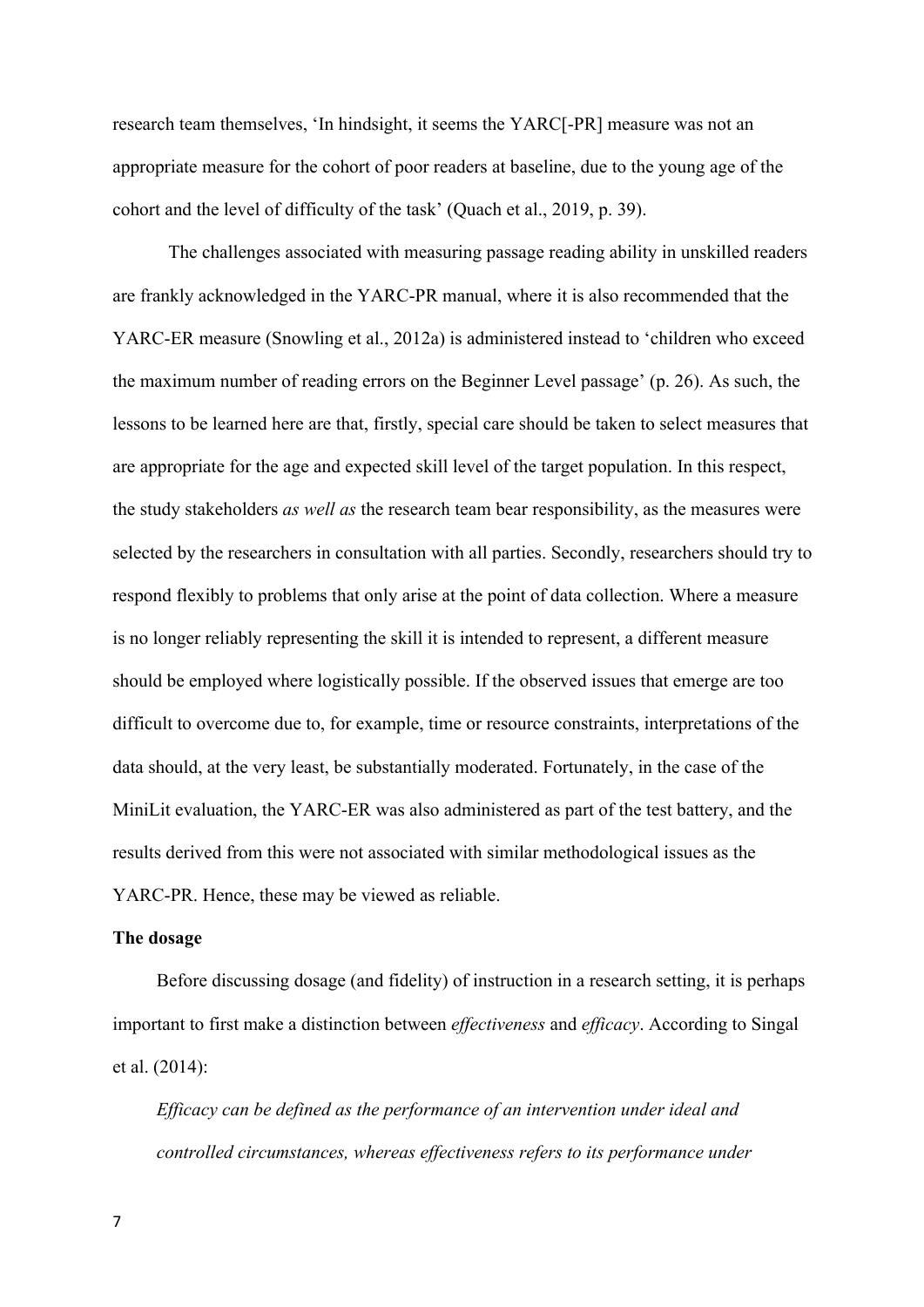*'real-world' conditions. However, the distinction between the two types of trial is a continuum rather than a dichotomy, as it is likely impossible to perform a pure efficacy study or pure effectiveness study.* (p. 1)

That efficacy and effectiveness exist along a continuum is important to note, as factors influencing trial outcomes can only be controlled to variable degrees. Nevertheless, so-called efficacy trials are typically conducted under highly controlled conditions, with interventions delivered in a standardised way (Singal et al., 2014). As such, they are implemented in order to answer whether the intervention works under ideal circumstances. Effectiveness trials, in contrast, are implemented to determine whether the intervention has external validity and works under real-world conditions. In trials involving educational interventions, dosage is defined as, 'how much of the intended intervention has been delivered and/or received' (Humphrey et al., 2016, p. 6). Thus, in effectiveness trials especially, dosage may be affected by factors like student attendance, student behaviour, teachers' familiarity with the intervention, and systemic or curricular priorities outside of the subject the intervention is targeting. In practical research terms, there may also be pragmatic and funding exigencies that impact on the dosage of educational intervention provided.

In the context of the MiniLit (MultiLit, 2011) evaluation, only 54.6% of students in the 'MiniLit' group received more than 80% (i.e., four out of five days per week) of the full MiniLit program (Quach et al., 2019). This figure of 80% was recommended a priori by the program developers as the minimum proportion of lessons that students in the 'MiniLit' instructional group should receive. Indeed, at the very outset of the study, the recommendation was 90%, as stated in the published study protocol (Quach et al., 2016), though this was reduced between publication of the protocol and collection of the post-test data. According to the research team, the finding that only half of the students received a sufficient proportion of the program may have been due to either limited staff resources at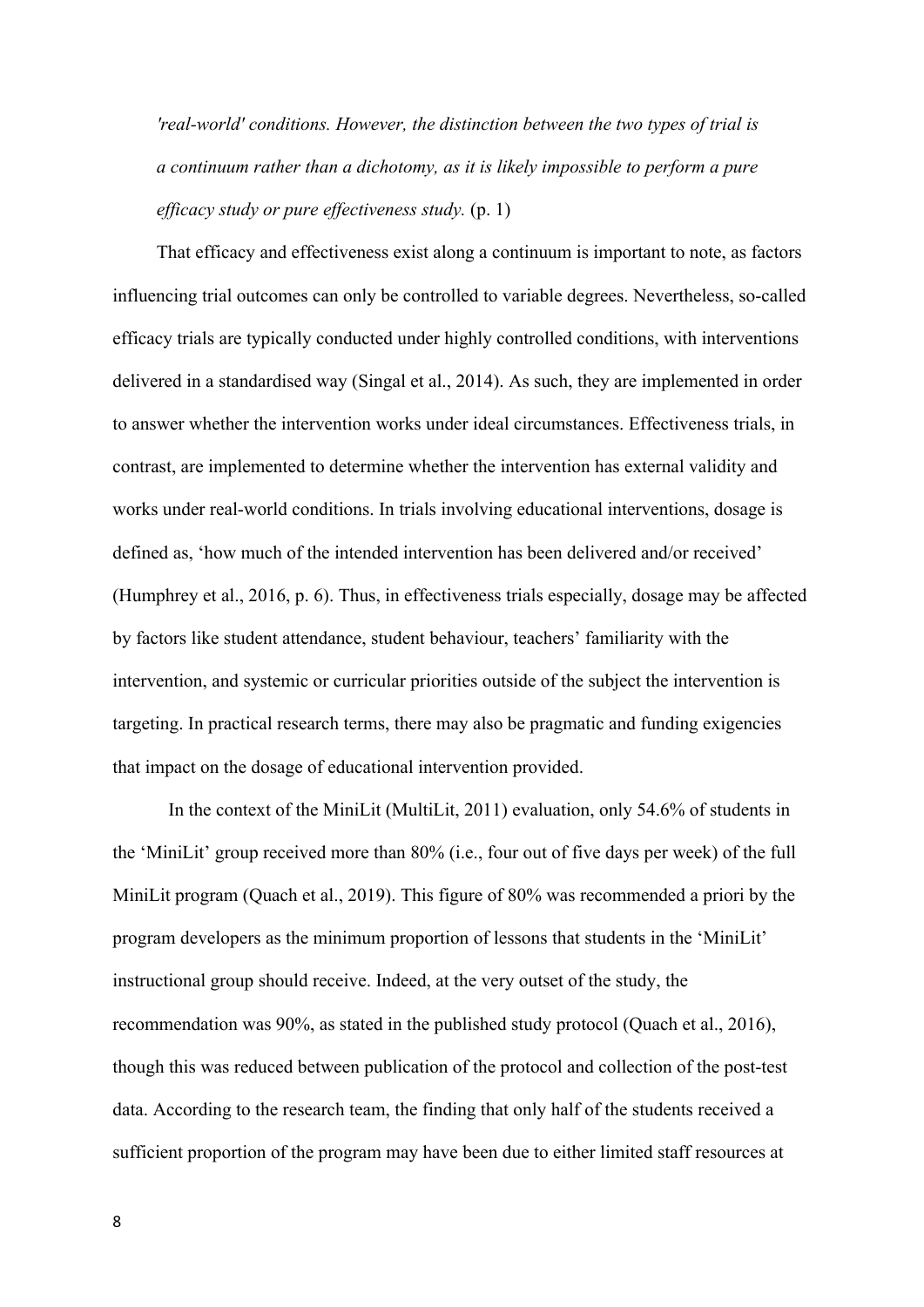schools, or their implementation of the program on fewer than the recommended four days per week (Quach et al., 2019). In addition, the research funding and time demands meant that the RCT needed to be completed in two school terms (each term comprising 10-11 weeks). Combined, these factors likely resulted in many schools not being able to complete all MiniLit lessons in the given timeframe.

The finding that schools struggled to condense the program into two terms is, in itself, an important take-away from the study: in the real world. Beyond this observation however, the results obtained for the full MiniLit group, which includes those students who received between 0% and 100% of the program, cannot be said to represent implementation of MiniLit under ideal conditions, since almost half of the students attended fewer than 80% of lessons. It is unsurprising therefore that the intervention group showed considerably more gains when only those students who received more than 80% of lessons were included in analyses. Indeed, an RCT had already shown that two terms of MiniLit instruction elicited fewer gains than three terms (Buckingham et al., 2012). With respect to dosage then, it may be noted that this most recent MiniLit RCT, was closer to an effectiveness trial than an efficacy trial, although this was not stated by the research team (Quach et al., 2019).

In summary, the dosage of an educational intervention is a key consideration when drawing or reporting interpretations from the findings of a research trial. In the planning stages of a trial, our own experiences have led us to consider how the time constraints that limit instructional dosage might best be managed. Where efficacy of an intervention is being investigated (and the intervention is therefore to be delivered under ideal conditions), the scheduled duration between pre- and post-test time points should be long enough to allow students to receive adequate instructional dosage.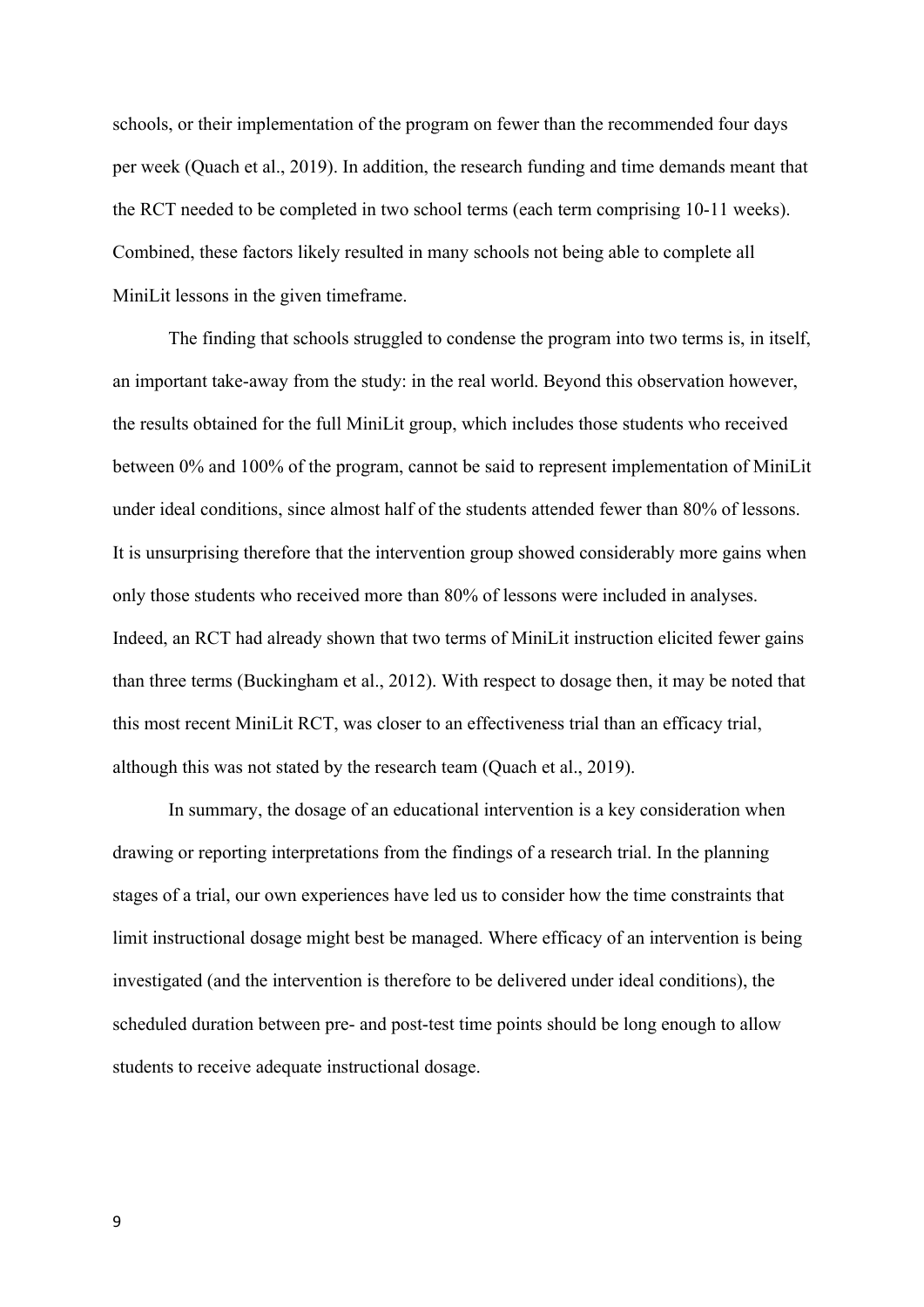# **The fidelity**

In an educational research setting, 'fidelity' may be defined as the quality with which the intervention, as conceptualised by the program developers, is actually carried out during the trial (Humphrey et al., 2016). As with dosage, some research trials may be conducted with highly controlled interventional fidelity, in which case they may be said to more closely resemble efficacy trials than effectiveness trials. Where fidelity is more loosely controlled, other factors – associated not with the intervention itself, but with its implementation – may affect students' outcomes (e.g., lack of administrative and organisational support; Stockard, 2020).

The importance of instructional fidelity was demonstrated in results from the MiniLit (MultiLit, 2011) RCT (Quach et al., 2019). Better fidelity (as measured by the frequency with which tutors followed the program scripts and instructions) was associated with better student outcomes in the areas of letter-sound knowledge, phoneme awareness, word reading and nonword reading. At a broad level, fidelity was controlled in that all tutors received two days of workshop training, as well as subsequent phone and email support and up to two follow-up observation sessions. In addition, fidelity may have been compromised by the fact that none of the classroom teachers who implemented MiniLit were, previous to the study, implementing a standardised literacy program. Indeed, they reported emphasising a 'wholeword reading' or 'reading for meaning' approach to literacy instruction (Quach et al., p. 67). Given that this does not align with the pedagogical approach of MiniLit, this made for a nonoptimal intervention environment (Quach et al.). Specifically, such an environment may have influenced teachers' attitudes towards – and familiarity with – the systematic synthetic phonics approach employed in MiniLit, which may in turn have influenced the fidelity with which they delivered the intervention.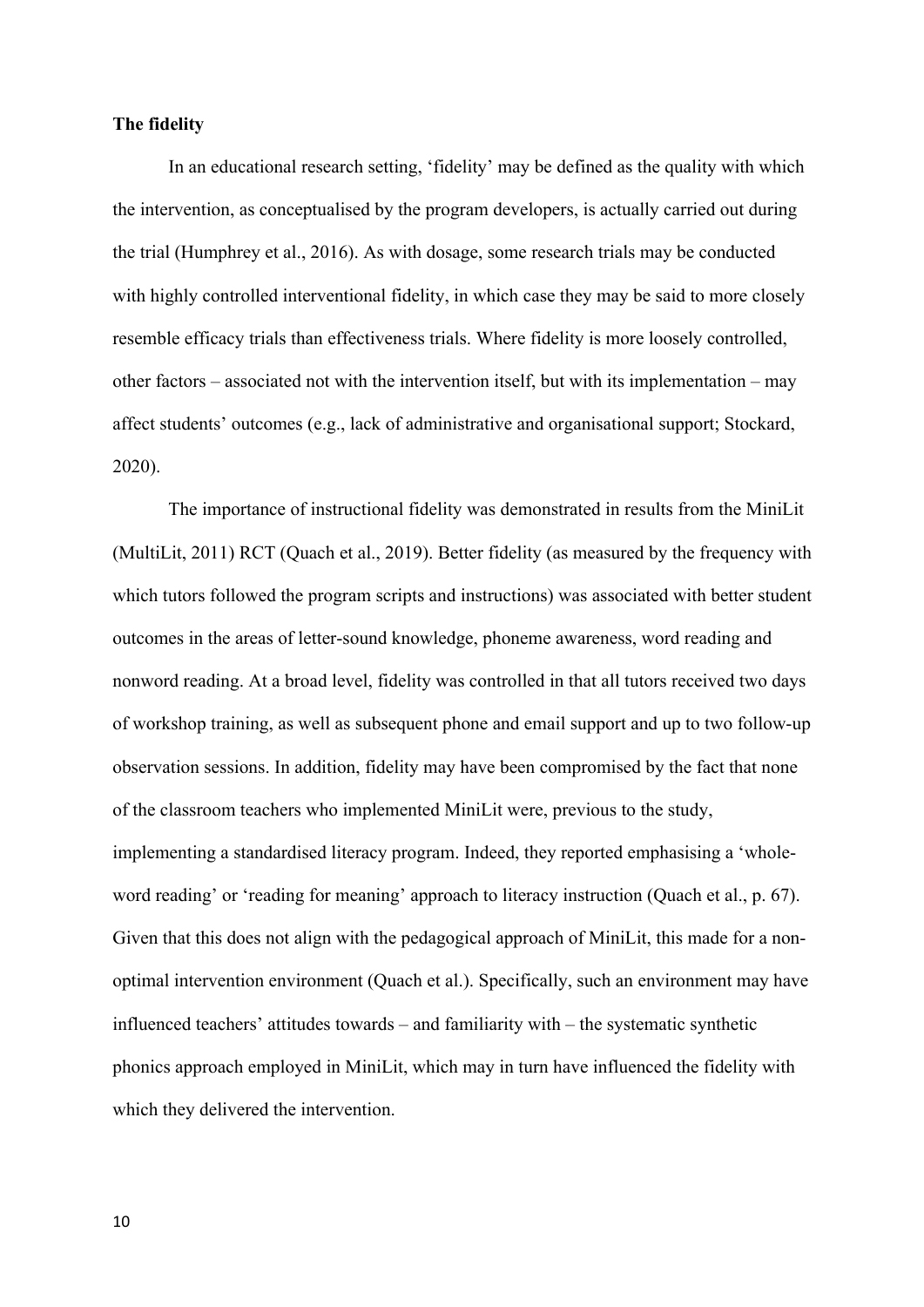Relatedly, there were no published data from the study that pertained to the type or fidelity of literacy instruction in the *control* group. According to the researchers, the form of learning support provided to the control group students was restricted only insofar as it could not be MiniLit (Quach et al., p. 28). We would therefore posit that, had it been logistically possible, it may have been useful to more closely examine what was offered to students in the control group, given that this was the gauge against which MiniLit students' progress was measured.

More broadly, for any research trial in which an intervention program is being implemented by those outside of the program development team, fidelity is likely to vary. Measuring its impact on student outcomes is important, and such deep analysis may also provide insight into what barriers exist to teachers implementing the program.

## **The analysis**

After the educational intervention has been implemented, its effect on student outcomes can then be quantified through statistical analyses of the data. For confirmatory quantitative research, the hypotheses to be tested should be decided upon ahead of data collection. Such a protocol limits the influence of 'hindsight bias', whereby an observer generates an explanation based on already-known data, while simultaneously believing they would have anticipated that explanation in advance (Nosek et al., 2018). To this end, 'preregistration' of studies is becoming increasingly popular as a method of deciding on, and transparently communicating, research plans in advance of observing outcomes (Nosek et al.).

Before any data for the MiniLit (MultiLit, 2011) RCT were collected, the research team published an evaluation protocol, in which the plan for the trial – including what analyses would be conducted – was described (Quach et al., 2016). Like a preregistration report, this document provided the research team with a way of explicitly outlining their aims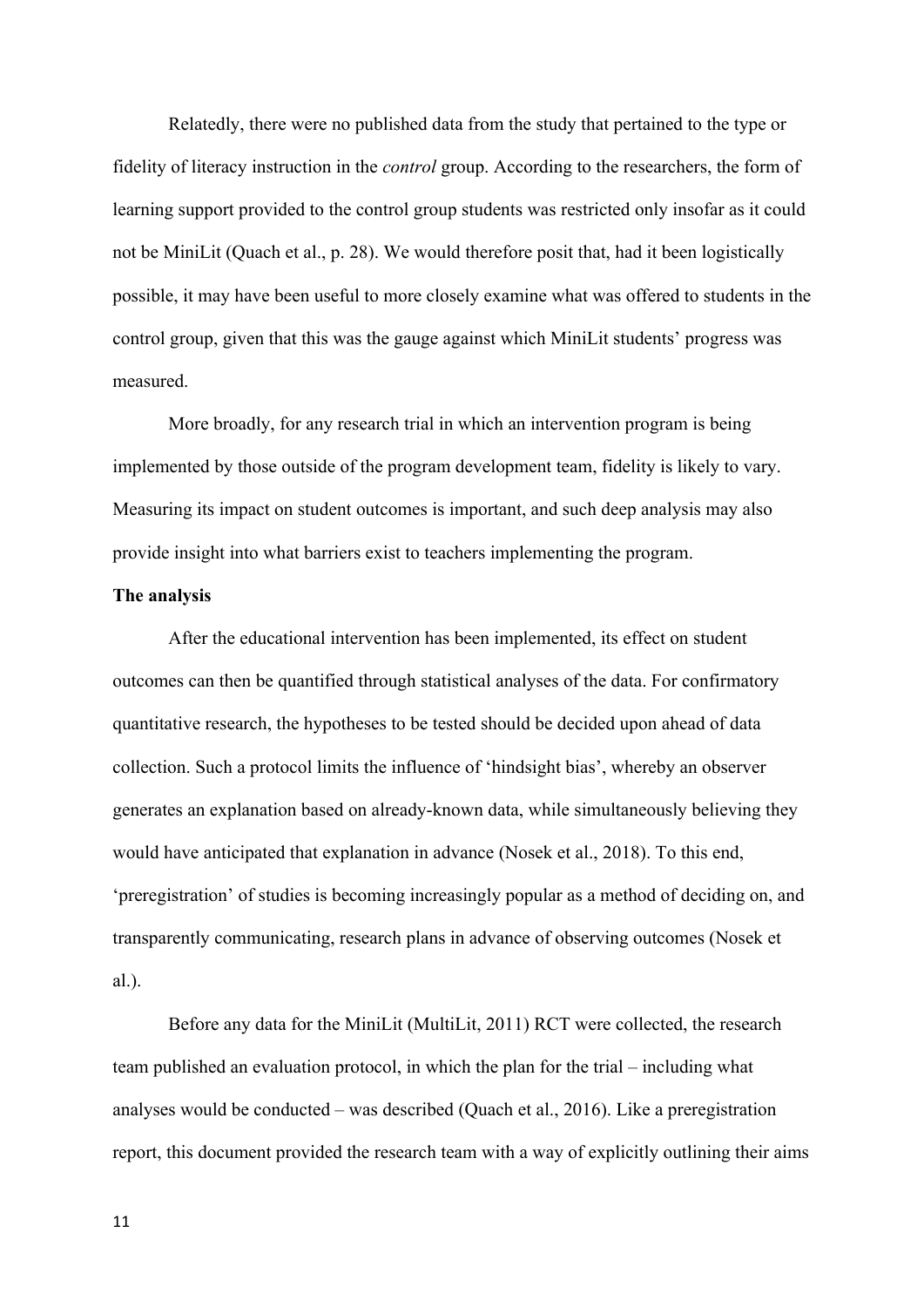and intended methods to address those aims. Such noble ends do not, however, need to be achieved at the expense of remaining flexible in response to unexpected pitfalls. As described at the beginning of this paper, the YARC-PR proved inappropriate as a test measure to administer with young, struggling readers. Nevertheless, in what we would consider a methodological misstep, the results from this measure were included as the 'primary outcome variable' throughout analyses. As has been recommended for preregistered studies in which there are changes to the procedure (Nosek et al., 2018), an alternative course of action would have been to document the rationale for removing or replacing the YARC-PR as the primary measure, at the point of pre-intervention data collection when the administration difficulties became apparent. Given how early in the trial the issue emerged, most of the study design would have been preserved and subsequent group comparisons would not have been undermined by potential hindsight bias.

In addition to the analyses themselves, there were also lessons to be learned with respect to how the results from those analyses were reported. For background, there were four main analyses conducted by Quach et al. (2019) to test for significant differences in skill gains between the MiniLit and control groups:

- 1. Outcomes for full groups (p. 89);
- 2. Outcomes for full groups, adjusting for a priori baseline confounders (i.e., student age, sex, family socio-economic status [SES], rapid automatised naming [RAN] score and phonological memory score) (p. 90);
- 3. Outcomes for students who attended >80% MiniLit lessons (and matched control group) (p. 91);
- 4. Outcomes for students who attended >80% MiniLit lessons (and matched control group), adjusting for a priori baseline confounders (i.e., student age, sex, family SES, RAN score and phonological memory score) (p. 92).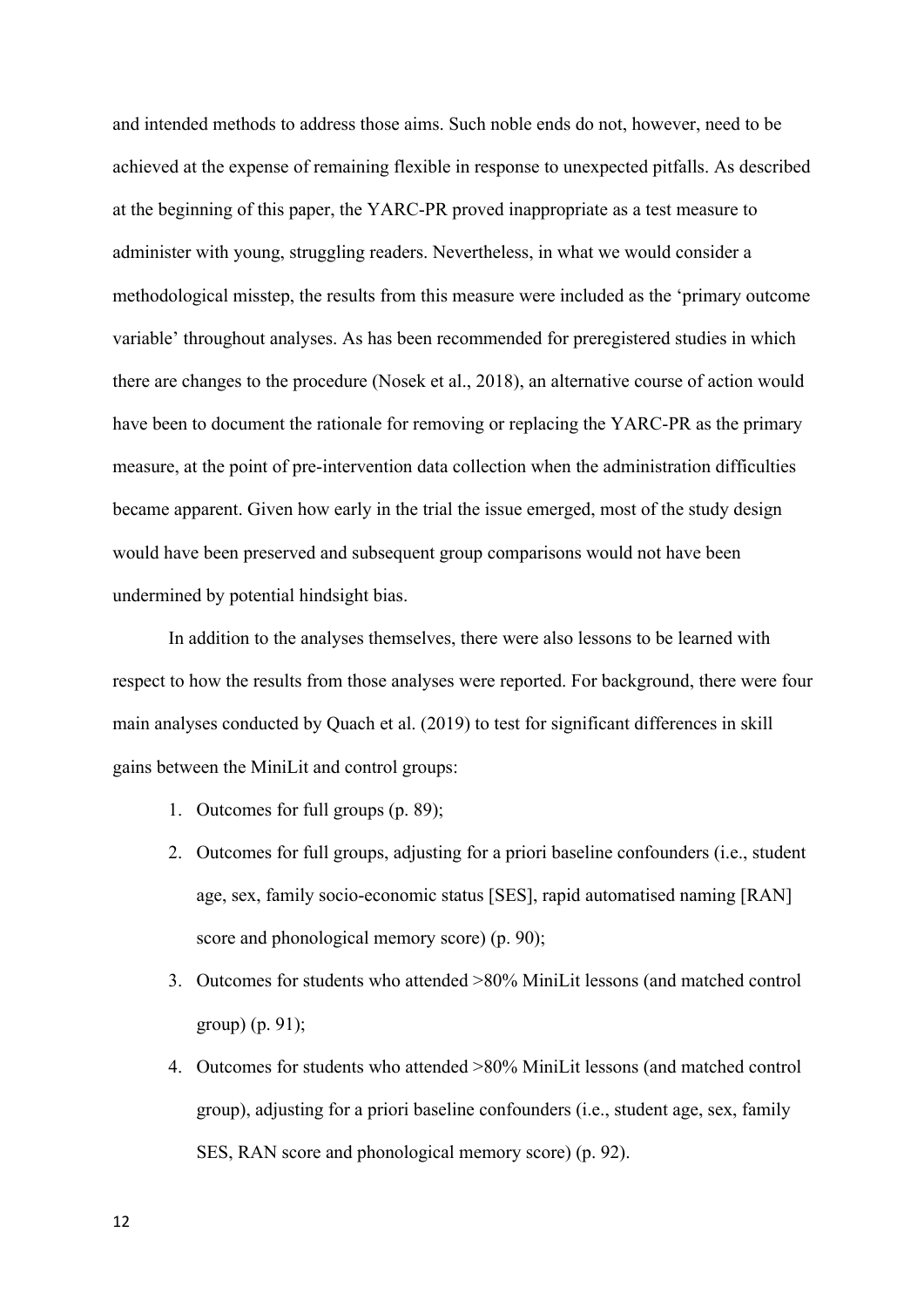The results afforded most emphasis in the evaluation report were those from the first analysis listed, despite there being a borderline-significant  $(p = .05)$  difference between groups at baseline on the a priori measure of phonological memory. This is arguably an illconsidered choice, since the a priori confounders (which were accounted for in the second and fourth analyses) were selected at baseline on the basis that they were 'predicted to explain variance in the main outcome measure' (Quach et al., 2019, p. 30). Indeed, on some measures (e.g., phonological awareness, nonword reading), the statistical significance of group comparison analyses did depend on whether the statistical models were adjusted for the confounders.

Furthermore, the results pertaining to students in the MiniLit group who attended more than 80% of lessons arguably received less attention in the report. This decision is understandable because it aligns with the intention-to-treat approach employed from the outset of the study (Quach et al., 2016). Yet, it also appears to reflect the researchers' adherence to protocol with little allowance for deviations to the original plan. Due to time constraints, almost half of the students in the MiniLit group received 80% or less of the entire program, which represents a substantial reduction in the 'ideal conditions' required for program delivery in efficacy trials. Accordingly, what was reported in the main analyses may be considered to reflect results from something closer to an effectiveness trial than an efficacy trial.

Detailing the plan for a research trial ahead of knowing the actual outcomes does not eliminate the potential for bias or unethical research practice, but it does provide a high degree of scientific transparency. In this regard, the preparation of such a document aligns with good research practice. However, a protocol should not rigidly dictate the progression of the project without allowing for unexpected deviations (e.g., a measure proving inadequate, or time constraints reducing dosage of instruction) – particularly when those deviations

13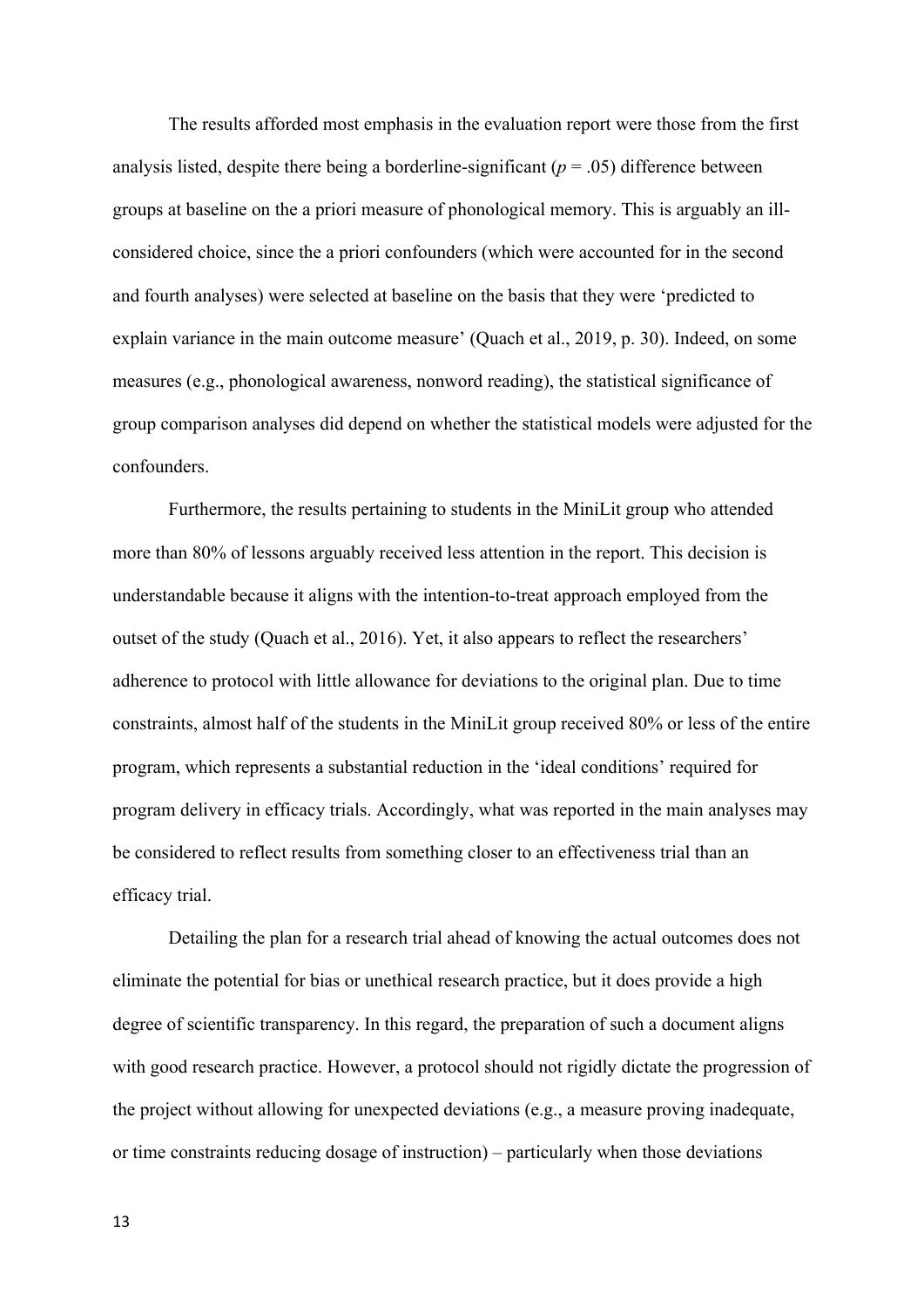emerge when the study outcomes have not yet been observed. Of course, there are logistical limitations (e.g., funding, ethical approval, timing) that limit the flexibility with which researchers can respond to unexpected hurdles. Nevertheless, and as evidenced by a review of the analyses conducted in the MiniLit evaluation, contingency plans in any project are essential, as are frank acknowledgements of the factors that affect how readers should interpret results.

# **Conclusion**

It is with the power (and perhaps bias) of hindsight that we have, in this paper, described some potential missteps associated with conducting educational research trials. The intention here is not to set an unreasonably high standard for independent and rigorous evaluations of classroom-based interventions. On the contrary, our experience of being a stakeholder in the MiniLit evaluation was beneficial, as it allowed us to learn some important lessons about selecting appropriate measures and statistical analyses during the planning stages of the trial. Additionally, it has shown the importance of remaining flexible in response to unexpected difficulties. If challenges arise that impact assessment validity or instructional fidelity, those challenges should be acknowledged, accounted for when making interpretations, and mitigated wherever possible. Although time-consuming, challenging and costly, trials such as the one referred to throughout this paper are critical in ensuring our students receive instruction that is of educational value.

#### **Acknowledgements**

None

# **Financial support**

This research received no specific grant from any funding agency, commercial, or not-forprofit sectors.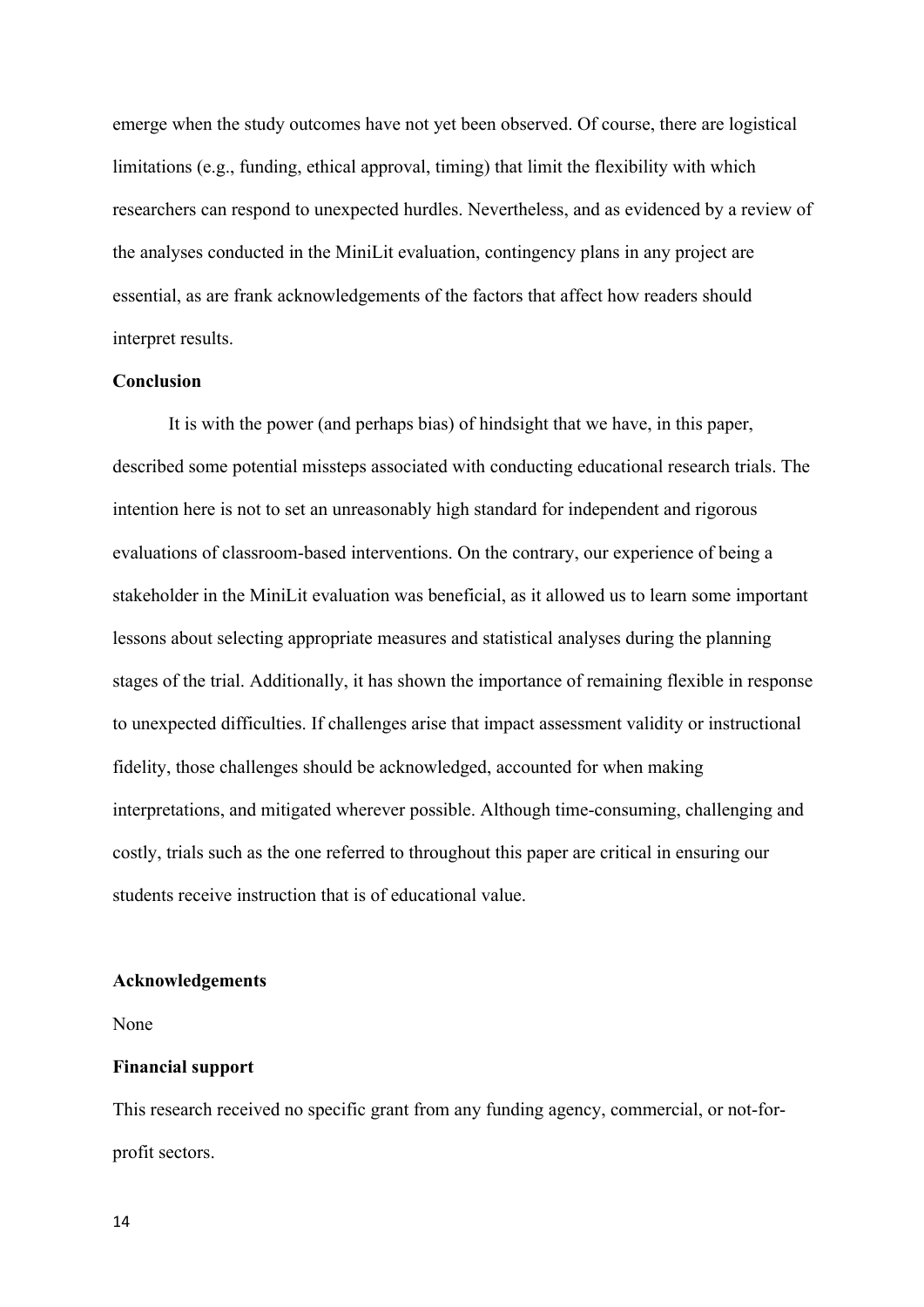# **Conflicts of interest**

The authors hereby declare a financial interest in the outcomes of this study. All authors work for MultiLit Pty Ltd, which publishes the MiniLit program.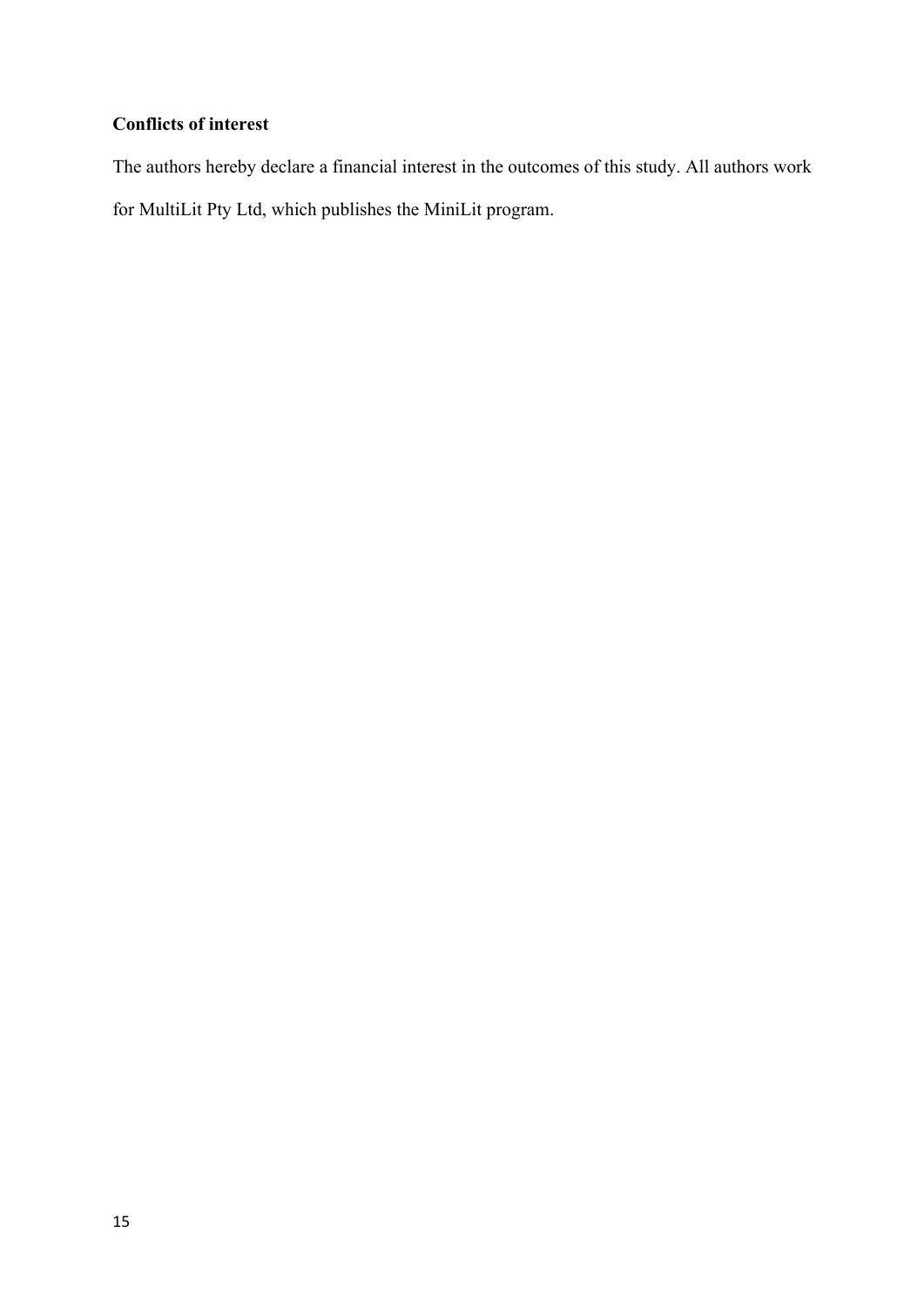#### **References**

- Buckingham, J., Wheldall, K., & Beaman-Wheldall, R. (2012). A randomized control trial of a tier two small group intervention ('MiniLit') for young struggling readers. *Australian Journal of Learning Difficulties, 17*, 79-99. 10.1080/19404158.2012.717537
- Castles, A., Coltheart, M., Larsen, L., Jones, P., Saunders, S., & McArthur, G. (2009). Assessing the basic components of reading: A revision of the Castles and Coltheart Test with new norms. *Australian Journal of Reading Difficulties, 14*(1), 67–88. 10.1080/19404150902783435
- Castles, A., Rastle, K., & Nation, K. (2018). Ending the reading wars: Reading acquisition from novice to expert. *Psychological Science in the Public Interest, 19*(1), 5-51. 10.1177/1529100618772271
- Catts, H. W., Herrera, S., Nielson, D. C., & Bridges, M. S. (2015). Early predictors of reading comprehension within the simple view framework. *Reading and Writing: An Interdisciplinary Journal, 28*(9), 1407-1425. 10.1007/s11145-015-9576-x
- Catts, H. W., Hogan, T. P., & Adlof, S. M. (2005). Developmental changes in reading and reading disabilities. In H.W. Catts & A.G. Kahmi (Eds.), *The connections between language and reading disabilities* (pp. 25-40). Erlbaum.
- Humphrey, N., Lendrum, A., Ashworth, E., Frearson, K., Buck, R., & Kerr, K. (2016). *Implementation and process evaluations (IPE) for interventions in education settings: An introductory handbook.* Education Endowment Foundation.
- Language and Reading Consortium. (2015). Learning to read: should we keep things simple? *Reading Research Quarterly, 50*(2), 151-169. 10.1002/rrq.99
- Lonigan, C.J., Burgess, S.R., & Schatschneider, C. (2018). Examining the Simple View of Reading with elementary school children: Still simple after all these years. *Remedial and Special Education, 39*(5), 260-273. 10.1177/0741932518764833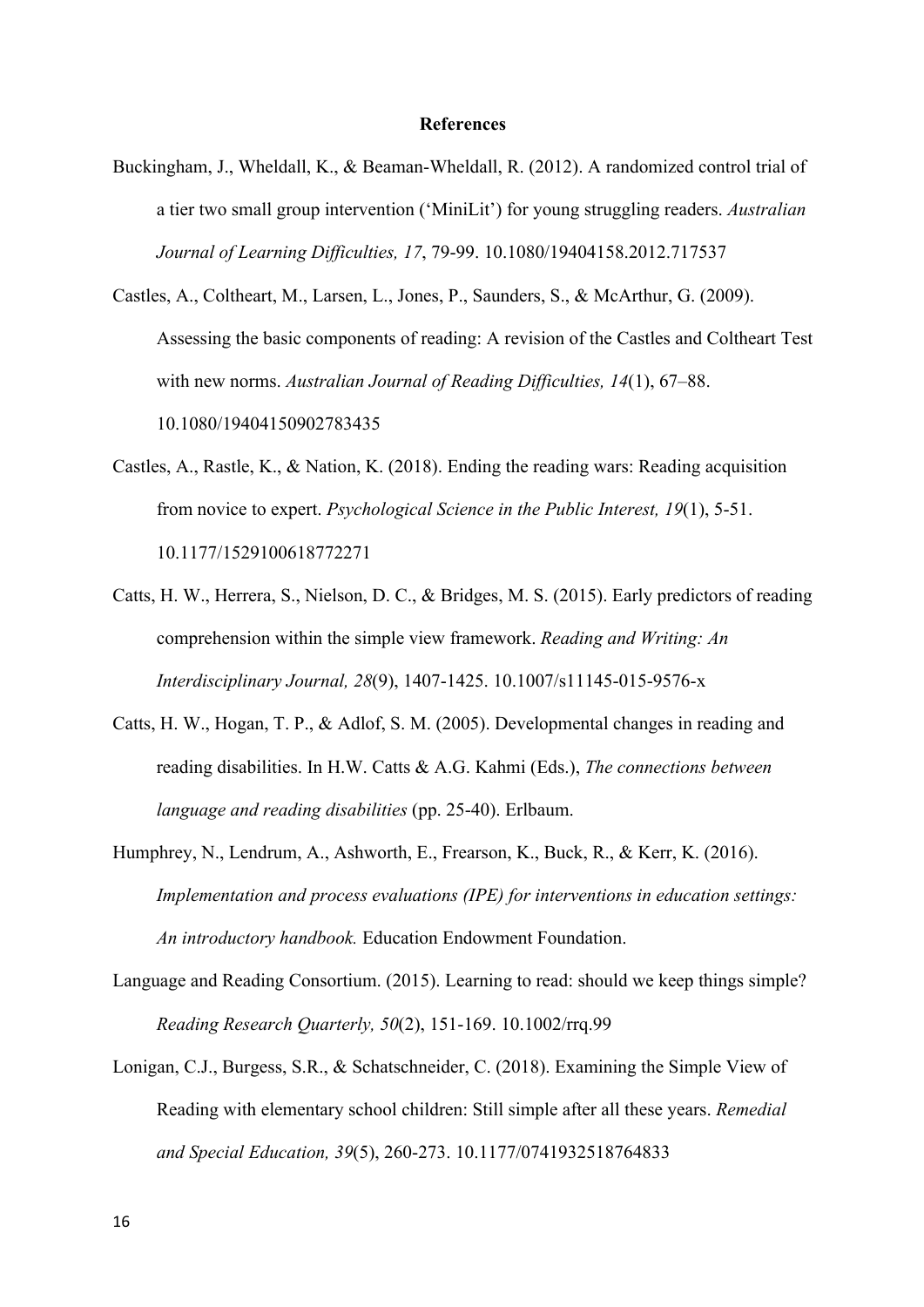MultiLit. (2011). *MiniLit early literacy intervention program.* MultiLit.

- Nation, K. (2019). Children's reading difficulties, language, and reflections on the simple view of reading. *Australian Journal of Learning Difficulties, 24*(1), 47-73. 10.1080/19404158.2019.1609272
- Nosek, B. A., Ebersole, C. R., DeHaven, A. C., & Mellor, D. T. (2018). The preregistration revolution. *Proceedings of the National Academy of Sciences of the United States of America (PNAS), 115*(11), 2600-2606. 10.1073/pnas.1708274114
- Quach, J., Goldfeld, S., & Clinton, J. (2016, December 15). *Evaluation protocol: MiniLit - Building Better Readers: A literacy program for Year 1 students with low reading ability.* Evidence for Learning. https://evidenceforlearning.org.au/assets/LIF-Protocols-SAP/Final-Evaluation-Protocol-Minilit.pdf
- Quach, J., Goldfeld, S., Clinton, J., Serry, T., Smith, L., & Grobler, A. (2019). *MiniLit: Learning Impact Fund evaluation report.* Evidence for Learning. https://evidenceforlearning.org.au/assets/MiniLit/E4L-MiniLit-Evaluation-Report-FINAL-revised.pdf
- Reynolds, M., Wheldall, K., & Madelaine, A. (2010). Components of effective early reading interventions for young struggling readers. *Australian Journal of Learning Difficulties, 15,* 171-192*.*
- Reynolds, M., Wheldall, K., & Madelaine, A. (2011).What recent reviews tell us about the efficacy of reading interventions for struggling readers in the early years of schooling. *International Journal of Disability, Development and Education, 58, 257-286.*
- Singal, A. G., Higgins, P. D. R., & Waljee, A. K. (2014). A primer on effectiveness and efficacy trials. *Clinical and Translational Gastroenterology, 5*(e45). 10.1038/ctg.2013.13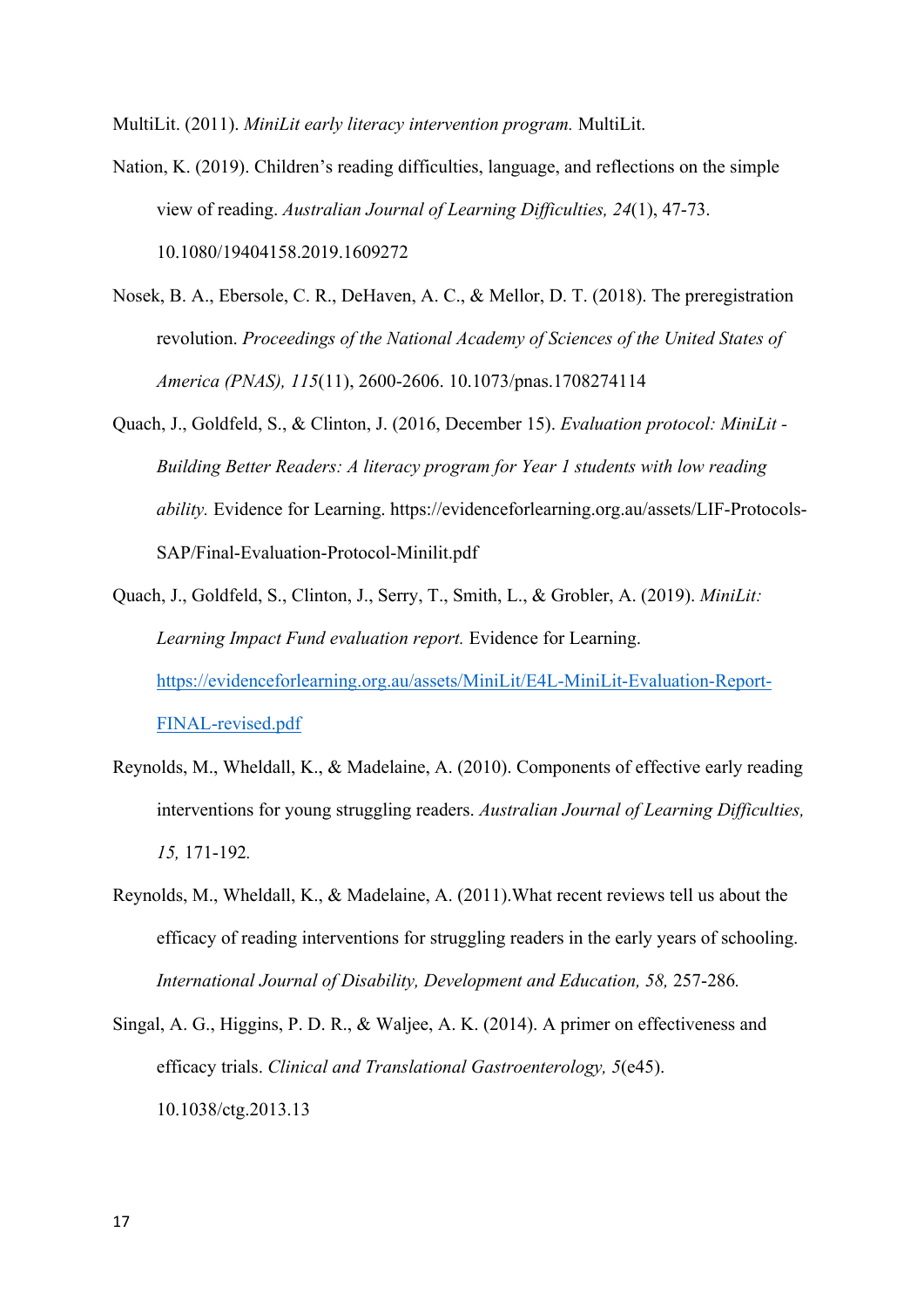- Snowling, M. J., Stothard, S. E., Clarke, P., Bowyer-Crane, C., Harrington, A., Truelove, E., & Hulme, C. (2012a). *York assessment of reading for comprehension – early reading (Australian ed.)*. GL Assessment.
- Snowling, M. J., Stothard, S. E., Clarke, P., Bowyer-Crane, C., Harrington, A., Truelove, E., & Hulme, C. (2012b). *York assessment of reading for comprehension – passage reading (Australian ed.)*. GL Assessment.
- Stockard, J. (2020). The impact of administrative decisions on implementation fidelity of direct instruction and student achievement. *Learning Disabilities Quarterly, 43*(1), 18- 28. 10.1177/0731948719830346
- Tunmer, W. E., & Hoover, W. A. (2018). The cognitive foundations of learning to read: A framework for preventing and remediating reading difficulties. *Australian Journal of Learning Difficulties, 24*(1), 75-93. 10.1080/19404158.2019.1614081
- Wheldall, K., Reynolds, M., & Madelaine, A. (2015). *The Wheldall Assessment of Reading Lists (WARL).* MultiLit Pty Ltd.